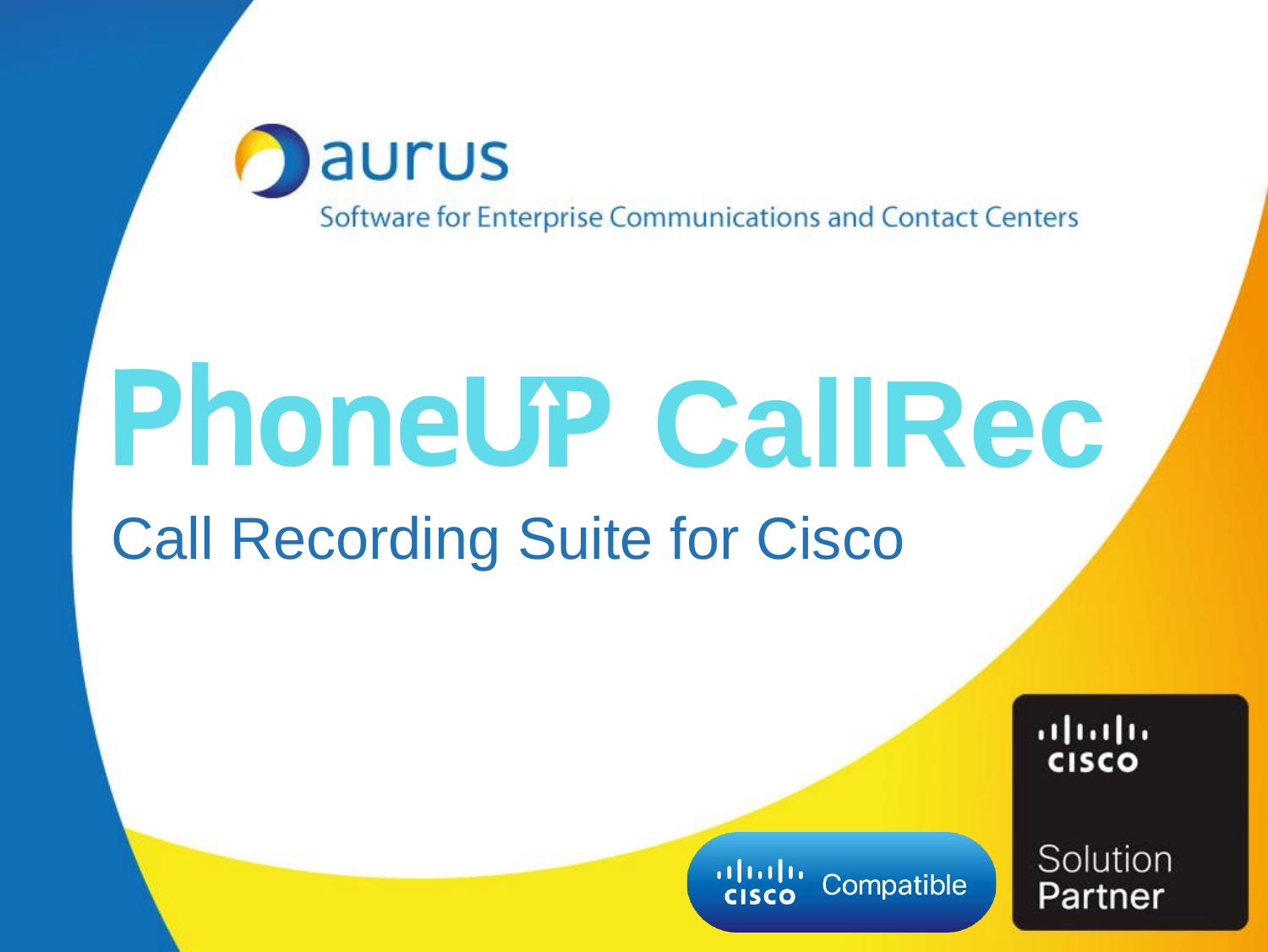Aurus portfolio

# **PhoneUP**

Call recording suite and productivity tools for Cisco collaboration



Advanced scheduler, live streaming engine and other extensions for Cisco Meeting Server



Live video expert software for visual customer service

> aludu CISCO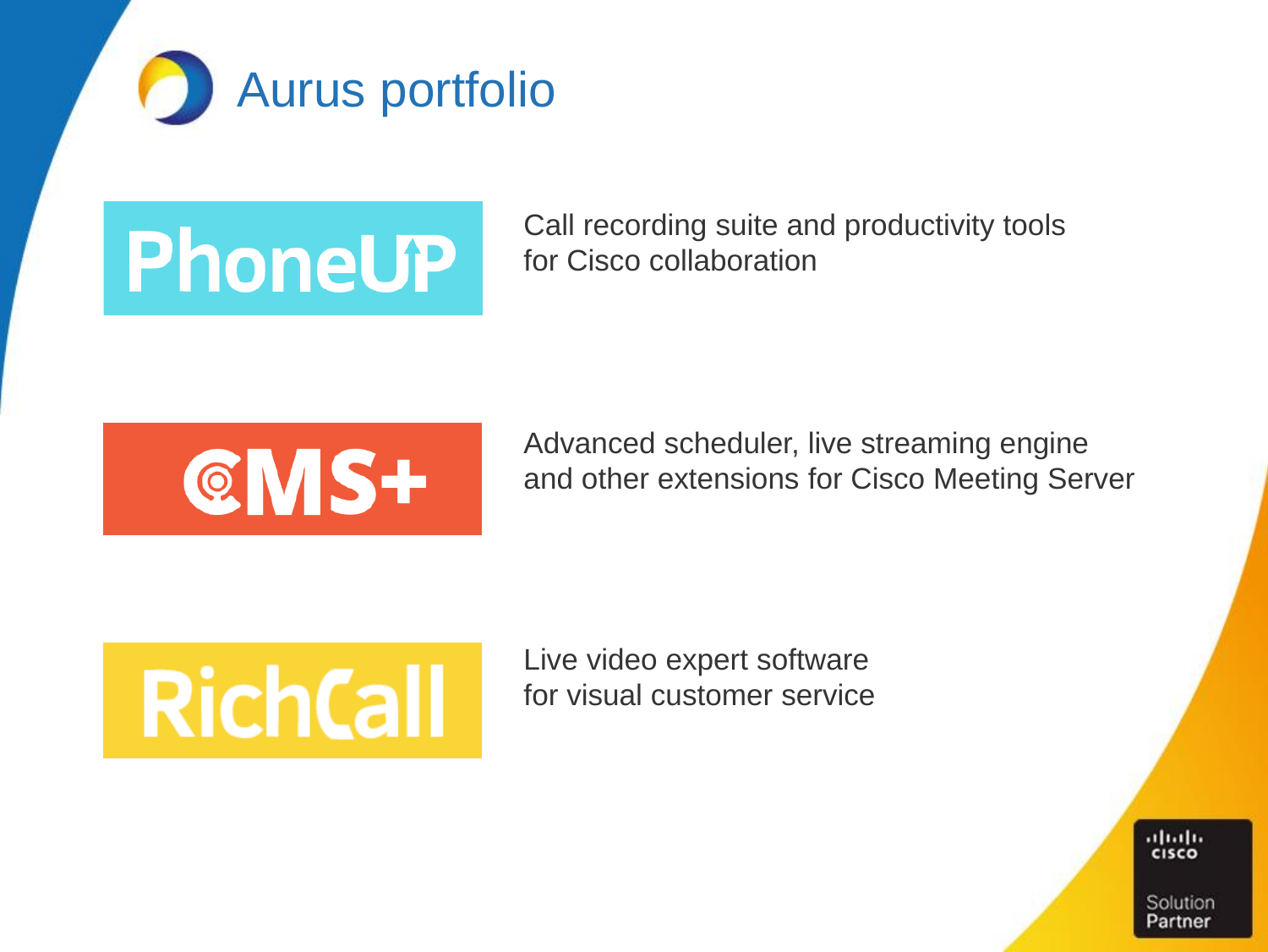

| Q Search or call                                                                          |  |
|-------------------------------------------------------------------------------------------|--|
| 11/6/2019 11:41 AM,<br>11/6/2019 11:41 AM,<br>44411083 (Mrs.Michel), 44411018 (Ms. Julia) |  |
| 11/6/2019 11:41 AM, Incoming<br>44411083 (Mrs.Michel), 44411018 (Ms. Julia)               |  |
| 11/6/2019 11:41 AM, Outgoing<br>44411083 (Mrs. Michel), 44411018 (Ms. Julia)              |  |

### Enjoy built-in integration options

- ✓ attach UCCX/UCCE/PCCE info to call recordings
- ✓ embed UI into Cisco Jabber and Cisco IP phones
- ✓ integrate with Cisco MediaSense
- ✓ embed client recordings into CRM software
- ✓ fetch caller name from CRM/ERP and any DB

aludu **CISCO**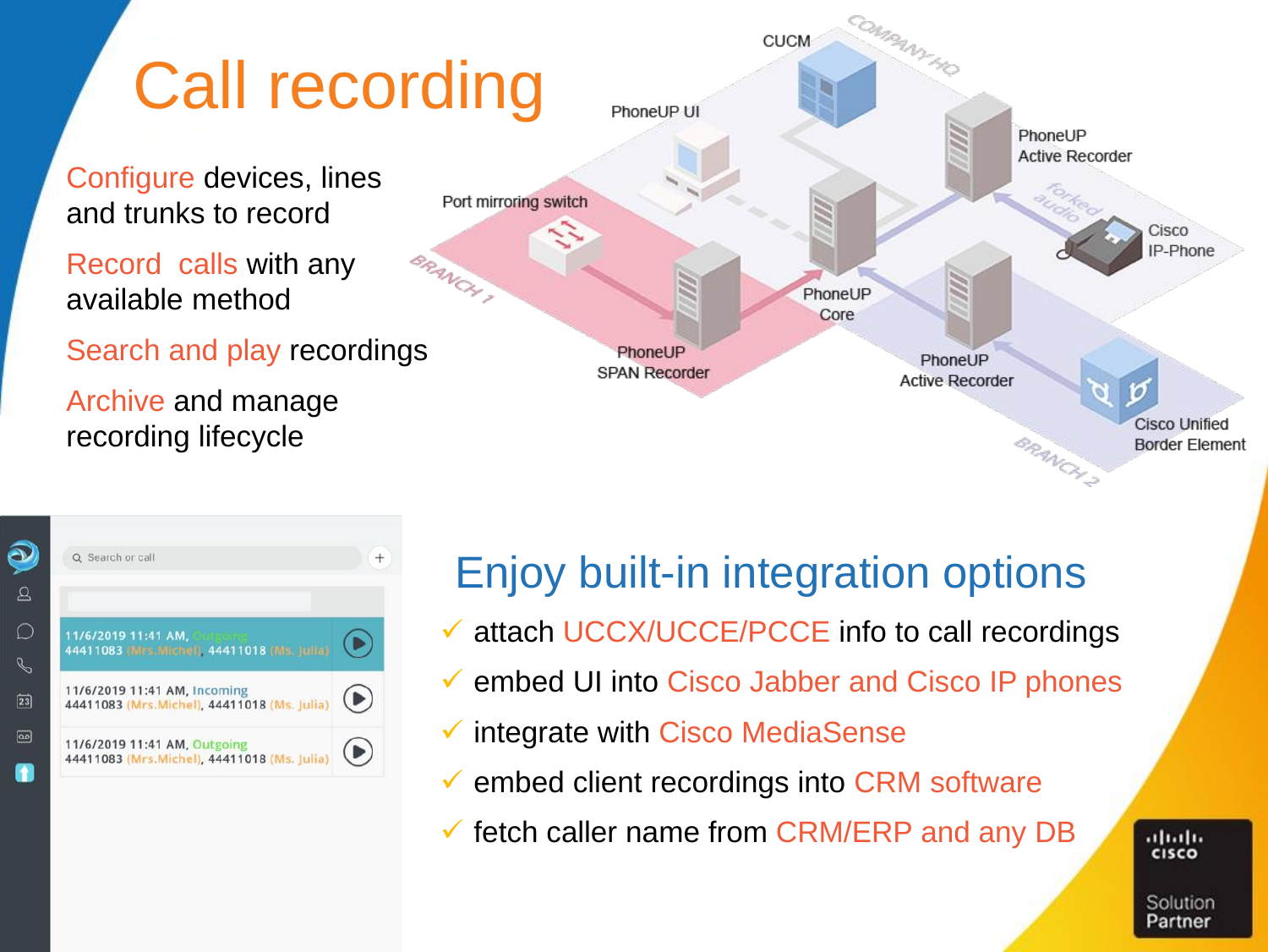## Screen recording

Capture and store the agent screen from the beginning of the call until the end of the wrap-up time



abab. **CISCO**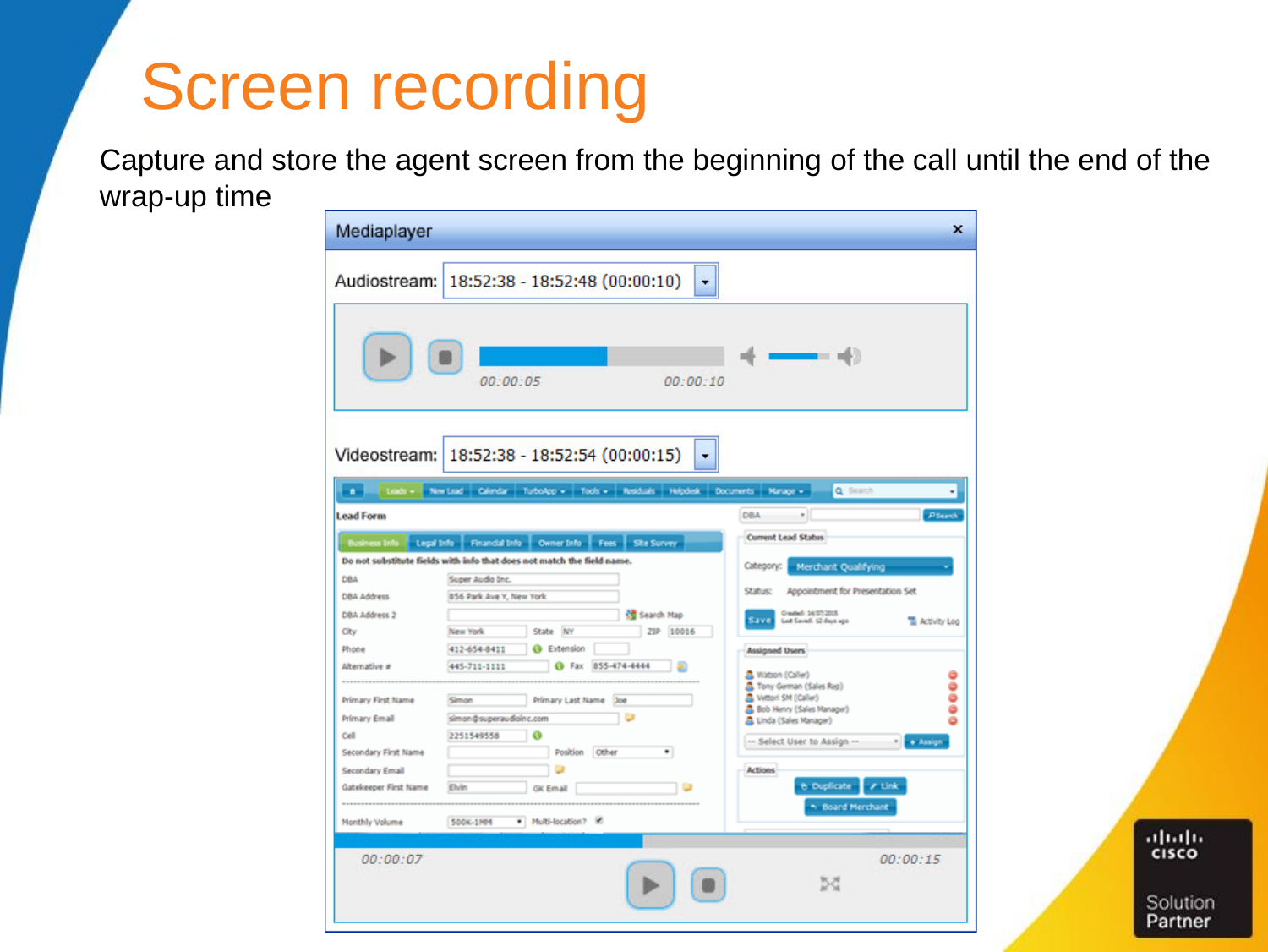## Silent monitoring and whisper coaching



Monitoring – supervisor monitors phone the calls of his team Whisper Coaching - supervisor speaks to the agent without customer hearing

**Configure user access levels View the calls of your team Monitor and whisper**

ababi **CISCO**